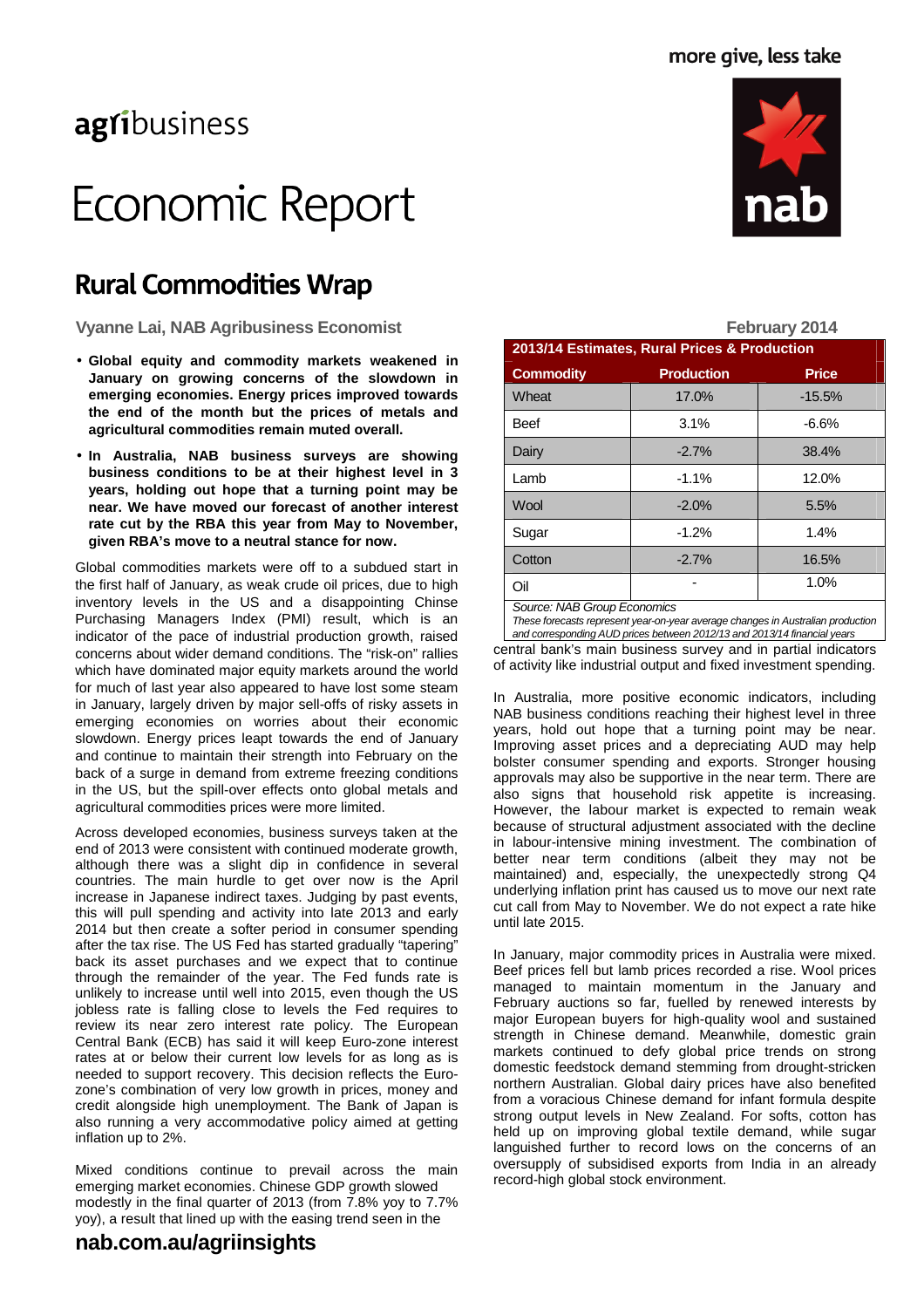### **Currency Movements**

The AUD has experienced somewhat of a rollercoaster in the past few weeks from a low of 0.8730 to a high of 0.9067. Much of the rally has been on the change in view of the AUD from the RBA. While the RBA have moved to a neutral stance, from a mild dovish bias on interest rates, the big change was their view on the AUD. In December, when the AUD/USD was at 0.91, the RBA had noted that the AUD/USD was "uncomfortably high". Into the February meeting the AUD was 0.8750, above the 0.85 cents that Governor Stevens had previously implied was fair value, but all references to the AUD being "high," were removed. The AUD is now range-trading near our quarter end forecast of 0.89, below the levels indicated by the present value models.

More mixed recent US data may mean greater volatility in the USD and the AUD. However, with the US Fed members consistent in their mantra of steady "tapering", we are likely to see the USD move higher over time. The risks of a blow up in emerging market remain, as the US Fed persists with tapering. On the upside, if US data stay weak post-weather, we may see the AUD higher than presently forecast. NAB's forecasts remain largely unchanged from last month, as we expect the AUD to moderate further to reach 84 US cents by the December quarter 2014.



### **NAB Rural Commodity Index**

In January, the NAB Rural Commodity Index in AUD terms fell modestly by 2% despite a 1.3% fall in the AUD which would have a supportive effect. Contributing to the overall lower index in AUD terms had been the notable falls in the prices of beef (-11%), US hard winter wheat (-5%) and sugar (-4.5%). These have more than offset increases recorded in barley (+6.5%), lamb (+6%), cotton (+5%), dairy (+4%) and wool (+1%). The near-term outlook for the index is mixed. Australian protein prices are skewed to the downside from a high slaughter rate before the expected tightening from reduced herd sizes would take place. Global grain prices are likely to be range-bound at low levels as the markets have mostly priced in the surge in global production, while demand conditions remain robust. Meanwhile, dairy prices are expected to stay elevated for some time until the northern hemisphere spring flush starts kicking in around May, whereas sugar and cotton prices are expected to moderate from their current levels from oversupply.

**Rural Commodity Index fell marginally In AUD terms**



### **NAB Farm Input Indices**

In January, the global fertiliser market continued its strong pace, with across the board rises for urea, Diammonium phosphates and natural gas. Prices of natural gas, which is a key input into urea production, soared in Europe and US on excessive heating demand and created shortages in the pipeline. This in turn has a temporary effect on the supply of urea but prices stay soft overall. Meanwhile DAP prices are showing signs of recovery as low prices spurred some degree of opportunistic buying, especially from Brazil. The low price environment for fertilisers should benefit Australian farmers ahead of the winter cropping season, which is likely to experience an increase in application rates. Meanwhile, local petrol prices have risen by 1% in the month largely reflecting a holiday period premium.

### **NAB Weighted Feed Grains Price**

Domestic feed grain prices continued to rise in January despite a completed bumper Australian grain harvest. In the southern states, exports are exceeding exporters' ability to execute orders. Meanwhile, the northern market paints a picture of strong feedstock demand with limited annual production resulting in trades regularly executed well above published prices. The incoming crop of sorghum may offer some relief to farmers struggling to secure feed supplies as they have been reported to have suffered from poorer quality due to the lack of rain, hence will not be fit for the export market.

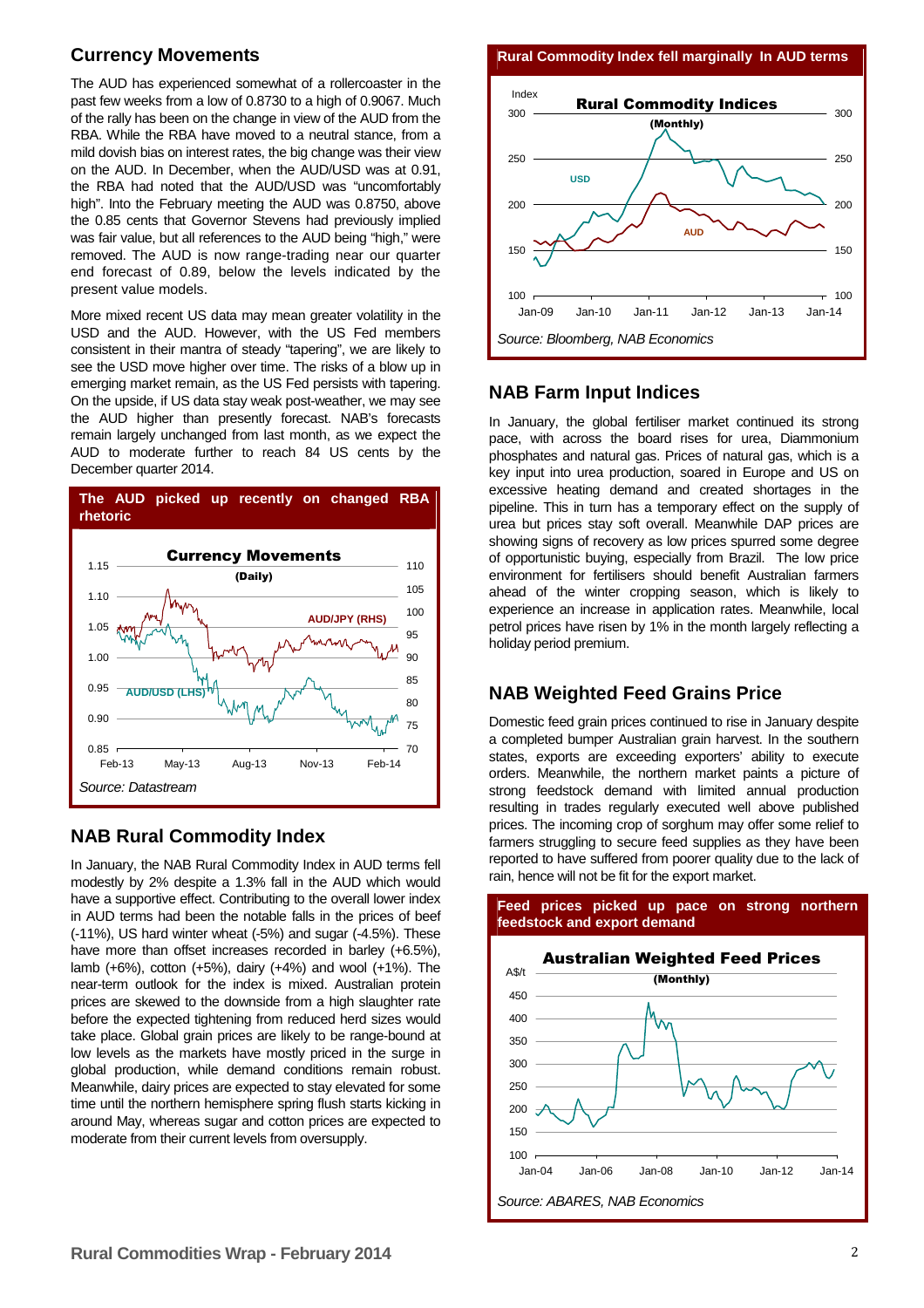# **In Focus – Cotton**

- **With world cotton production expected to exceed consumption for the fourth consecutive year, the world's cotton stocks-to-use ratio is forecast to reach an all time high of 89% this financial year, up from 84% in 2012-13.**
- **Australian cotton lint production is expected to fall by 2.5% in 2013-14 to 975,000 tonnes. A recovery in cotton prices in AUD terms largely due to forecast depreciation in the exchange rate, as well as plentiful supplies of irrigation water; are expected to have supported plantings to some extent, but constituted mainly of irrigated cotton. Due to a very dry spring and low moisture profile, dryland cotton plantings are minimal this year.**

#### **Recent Price Movements**

2013 calendar year was a reasonably solid year for average cotton prices, above historically average levels and around 5% higher than of 2012 level. While prices are now around just slightly more than one-third of the peak in early 2011 (clearly an outlier fuelled by panic-buying by mills around the world in response to supply shortage in major producing countries) in the past year the market has been characterised by rather steady conditions with limited volatility in prices. In 2013, the average standard deviation in cotton prices was around 4 US cents, compared to 9 US cents in 2012 and 40 US cents in 2011. This is mostly underpinned by the stable import demand patterns by China, as it embarked on the second year of implementing a provisional strategic cotton reserve policy and setting a price floor above the world price in a bid to protect its farmers, stabilise the domestic cotton market and encourage agricultural production. In doing so, China has emerged an increasingly formidable market force in the cotton industry. It added 11 million tonnes of cotton to its national reserve over the two-year stockpiling program, accounting for close to 60% of the world's ending stocks in 2012-13.



The planned shift by the Chinese government from setting a price floor towards offering direct subsidies to growers this year looms as a downside risk to prices. The question is not whether or not prices will fall given that it is a foregone conclusion, but more critically, by how much and in what fashion. There are concerns in the market that there could be a disorderly unravelling of prices when the Chinese government decides to dispose of its cotton inventory in a sudden and large-scale manner, which will undoubtedly unsettle the commodities markets and trigger rippling effects onto producer countries

#### **Rural Commodities Wrap - February 2014** 3

such as the US, India, Egypt and Australia, as well as textile manufacturers, exporters and consumers. That said, the possibility of a hard-landing in prices appears remote at present, as the Chinese government is more likely to undertake a measured and gradual liquidation process to achieve basic returns for its stocks and avoid roiling the market (further discussed on the next page). According to the Intercontinental Exchange (ICE) Cotton No.2 Futures benchmark, cotton prices have been hovering around the 85 US cents mark in January and February, having rebounded from recent lows of around 75 US cents when news emerged of larger-than-expected harvests from India and better-than-expected production prospects in the US and Brazil. The recent strength in the index has been due to the spike in seasonal demand by major textile producing countries such as Turkey and Vietnam as new season cotton became available. The stockpiling policy by the Chinese government has left cotton stocks in other countries artificially tight, with these countries accounting about two-thirds of the world's cotton consumption and holding only about 40% of the carryover stocks. As a result, there was a build-up in pent-up demand in these countries, which seek to be satisfied when new stocks come onto the market.

The Cotlook 'A' Index, which is an alternative cotton price index based on the quotations in the East Asian region (including Bangkok, Hong King, Singapore, Malaysia, Taiwan and China) is still perched above 90 US cents per pound. Looking ahead, the average cotton price for 2014 is likely to be moderately lower than 2013, driven by slower Chinese demand and potentially a staggered release of stocks by its government from its strategic reserves, as well as higher stocks-to-use ratio as world production continues to outstrip consumption for the fourth consecutive year. We expect Cotlook 'A' prices to average 88 cents this year, compared to 90 cents last year.

#### **World cotton production to fall further in 2013-14**

According to the International Cotton Advisory Committee (ICAC), the world's leading international commodity body for cotton and cotton textiles, world cotton production is forecast to decline to 25.7 million tonnes, a fall of 4% from 2012-13 and 8% below peak production of 28 million tonnes in 2011-12.

This reflects lower yields and smaller plantings due to dry conditions in the US, the world's largest exporter and third largest producer after China and India, and as farmers switch to alternative crops, such as maize and soybeans, to take advantage of their more favourable prices. Based on the latest December quarter crop report by Australian Bureau of Agricultural and Resource Economics and Sciences (ABARES), dry seasonal conditions in the US are estimated to have caused the abandonment rate (the area planted but not harvested because of poor vields) to rise to 24% in 2013–14. close to doubling the ten-year historical average. As a result, US cotton production this financial year is likely to decline by around a quarter to around 2.8 million tonnes.

In China, cotton plantings in 2013-14 have fallen by approximately 5.5% as farmers responded to lower returns from rising production costs. In particular, labour costs increasingly constrained factor to farm profitability, despite the government's guarantee on prices of around RMB 20,400 a tonne (equivalent to 150 US cents per pound). Combined with slightly lower yield, overall production is expected to decrease by around 6% to be around 7.2 million tonnes. Meanwhile, cotton production in India is expected rise by 10% to reach a record of 6.3 million tonnes this financial year, a reflection of both an increase in yield (8%) and plantings (2%). This is attributable to a favourable monsoon season which delivered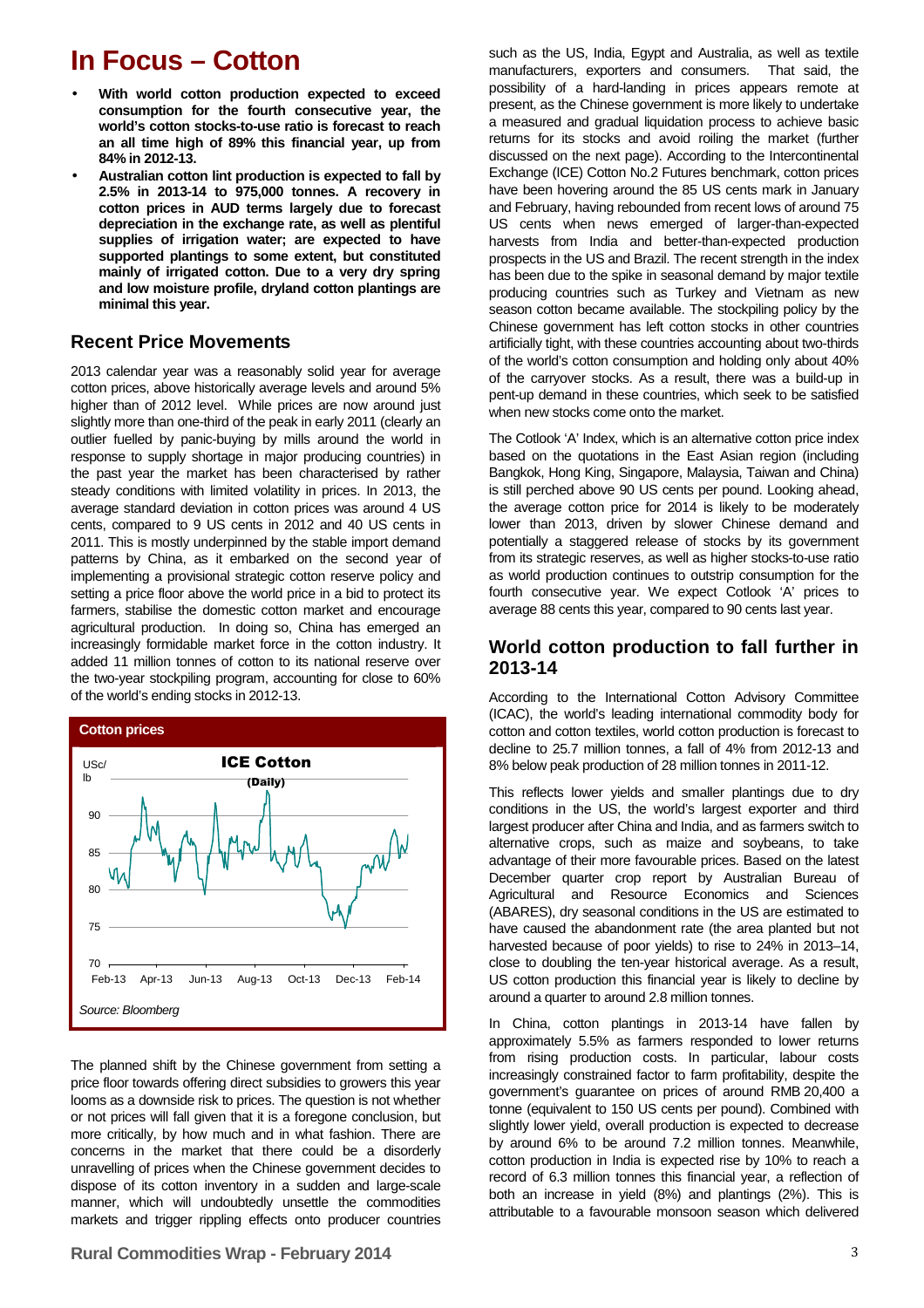sufficient rains during the critical growth period from June to September.

Overall in 2013-14, the expected lower production in the US, China, Turkey and Uzbekistan are expected to offset forecast production increases in India, Brazil and Pakistan.



#### **Modest global consumption growth in 2013-14**

After recording the first growth in three years in 2012-13, world mill consumption of cotton is projected by the ICAC to go up by 1% this season to 23.6 million tonnes, further adding to the evidence that a turnaround in the textile sector globally is currently underway. This is in turn underpinned by a synchronised recovery in major developed countries in the second half of last year, spearheaded by improved conditions in the US, UK, Japan and Euro-zone, implying stronger world demand for manufactured apparel which indirectly feeds into higher cotton consumption by top-spinning countries such as China, India and Pakistan. NAB expects global growth to accelerate to 3.5% in 2014 from 3.0% in 2013, before picking up to 3.7% in 2015.

Apart from China, all major spinning countries are expected to contribute to rising mill use in 2013-14. Leading the recovery are India and Pakistan with forecast mill use growth of 6% to 5.2 million tonnes and 2.7 million tonnes respectively, both beneficiaries of rising Chinese yarn imports in recent years. Elevated domestic cotton prices due to the Chinese government's price support mechanisms have spurred Chinese textile manufacturers to rely progressively more on imported semi-finished yarn rather than using raw cotton. Some cotton mills have resorted to shifting production overseas to secure cheaper raw materials, even going as far afield as the US. Vietnam, with its proximity to China, openness to the global cotton market, as well as a trade agreement between the two countries for duty-free yarn exports, has emerged as a favourite relocation destination for Chinese textile and yarning businesses. Correspondingly, cotton mill use in China has declined considerably over the last few years, but recently showed signs of stabilisation at around 36 million bales (8.2 million tonnes). Partly encouraged by the cost advantage, China imported an estimated 8.3 million (raw-cotton equivalent) bales or 1.9 million tonnes in the form of yarn in 2012-13, and this is expected to surpass 10-million bale equivalents (2.3 million tonnes) of raw fibre this financial year. Nonetheless, relatively low prices for alternative fibres, particularly polyester, are expected to provide strong competition for cotton, thereby constraining future consumption growth.

#### **Rural Commodities Wrap - February 2014** 4





#### **Record world stocks in 2013-14, but the Chinese government will look to slowly deplete its inventory**

With world cotton production expected to exceed consumption for the fourth consecutive year, the world's cotton stocks-to-use ratio is forecast to reach an all time high of 89% this financial year, up from 84% in 2012-13. As mentioned earlier, China's cotton stocks hoarding practice has caused a sharp imbalance in the distribution of stocks across regions, one that is heavily skewed towards itself and leaves the rest of the world with a disproportionately low share of inventory. Currently, China's stocks-to-use ratio is projected by ABARES to reach 161% this financial year, which implies it can be self-sufficient for more than 18 months without any production or trade, while the ratio for the world (excluding China) is forecast to decline to 51 per cent, the lowest level since 2010–11.



Obviously, this trend is unsustainable in the long-run, with Chinese imports already showing signs of slowing down as it transitions towards the trial of direct subsidies option. The official confirmation of the shift from stockpiling to direct subsidy to commence in 2014 was first announced by the government in January. This move has been anticipated by market players for a while. The stockpiling policy was only intended to be a temporary stop-gap emergency solution by the government to prevent a crash in cotton prices after Chinese supplies surged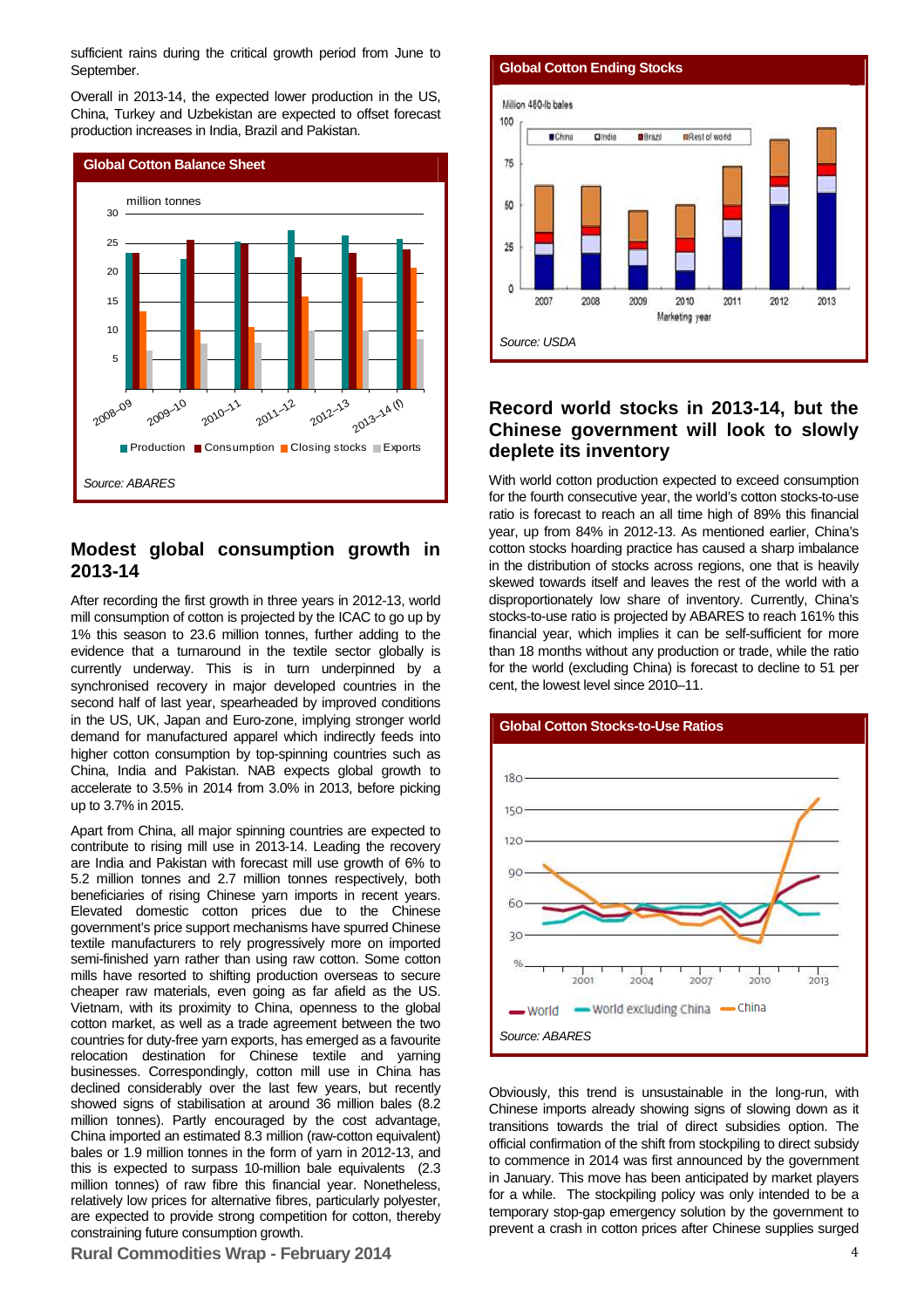in response to the record prices in late 2010. Furthermore, it has failed to encourage the predicted increase in domestic production. According to a senior representative of the China Cotton Association, the move towards direct subsidies is an important step to free the cotton market from some of the distortionary forces which have adversely affected the competitive edge of downstream cotton spinners and textile manufacturers, while still providing some form of income protection for farmers. The trial will focus on the western province of Xinjiang, which accounts around 60% of total Chinese cotton production.

That said, the policy document lacked specific details on timing, as well as on the structure and size of subsidies. This caused some uncertainty in the near-term outlook of the global market, with some participants warning that if that if the cotton subsidies coverage was not far-reaching enough to cover regions beyond Xinjiang, it could actually have the opposite effect of limiting production in these other regions and encouraging imports.

Given that the subsidy program is still in the trial phase, we don't believe that the Chinese government will conduct any "dumping" of stocks from its strategic reserve in any hurried sense. The government should understand that any sudden, massive release of stocks will cause a sudden dip in prices that will offset the production incentives offered by the subsidy. We believe that it will instead release stocks in a systematic manner to manage downward price pressures for as long as the direct subsidy trial is in place, to assure downstream players that it is committed to progressively subject the raw cotton market to market mechanisms and bring domestic prices lower, while maintaining incentives farmers to continue production.

#### **Trade to slow in 2013-14 from subdued Chinese import demand**

In recent years, global cotton trade has been largely propped up by China's cotton import demand. Against the backdrop of the imminent end of the Chinese stockpiling program, Chinese import demand is anticipated by the USDA to slow sharply this season, to be down by 46% from 2012-13. As such, world trade in cotton is likely to decline this year, to be around 38.5 million bales (8.7 billion tonnes), which represents a 16% reduction from the previous year.

In 2013/14, China is forecast to import only 11 million bales (2.5 billion tonnes) of raw cotton, contributing to a global import share of consumption of about 35%; compared to 43% in the two years prior. Should these trends persist, global cotton trade—including that of Australia's—may be constrained unless global cotton consumption expands substantially.

### **Outlook for Australian cotton: higher prices keep production elevated. Exports to slow**

Based on the latest ABARES forecasts, Australian cotton lint production is expected to fall by 2.5% in 2013-14 to 975,000 tonnes, but nevertheless still a reasonably robust outcome. A recovery in cotton prices in AUD terms largely due to forecast depreciation in the exchange rate, as well as plentiful supplies of irrigation water are likely to spur production of irrigated cotton. However, due to a very dry spring and low moisture profile, dryland cotton plantings are minimal. Higher summer temperatures have also impacted on the yields of some farms in Queensland, but the quality of fibre this year is reported to be good overall.

**Rural Commodities Wrap - February 2014** 5

**Australian Cotton Production, Exports and Return** 



The return to Australian cotton growers at the gin-gate is expected to rise by  $4\%$  to \$493 a bale (227 kgs) of lint. Although this pales in comparison to the average of \$545 a bale (in 2013-14 dollars) in the decade to 2011-12, it is still more favourable than the prices of alternative crops.

After hitting a record of 1.3 million tonnes in 2012-13, Australian cotton exports are likely to ease to 987, 000 tonnes in 2013–14, reflecting lower production in this and last financial year, further weighed down by slowing Chinese import demand. Because almost all of Australian cotton production is exported and the harvest is March to June, Australian cotton production in one season is exported across two financial years. If realised, Australia will be the third largest raw cotton exporter in 2013-14, trailing only the US and India. The AUD is forecast to track lower in 2014 as the USD gains strength from its domestic recovery and a switch in investors' appetite back towards developed countries, which will offer exporters further relief. NAB expects the AUD to edge down to 84 US cents by the December quarter 2014.

#### **Comments from the Field**

Local SunWater storages are reported to have been all but fully utilised at this time. Large amount of the local irrigation area cotton will achieve almost full yields with some producers reducing their areas/yields due to lack of water. Minimal inflows into the local storages have resulted in producers being very considered with acreages taken through to picking. Reductions in overall yields may be offset with excellent growing season conditions and overall cotton quality not expected to suffer. Some larger farms and local corporations are known to have started with on-farm water storages at capacity and are expected to achieve full yields. **Luke Sheedy (Agribusiness Manager), St George, Qld**

Little to no dryland cotton was planted for the season, while irrigated cotton crops are progressing well into the final stages of the growing season with water use being very high given hot summer across the various valleys and no in-crop rain. Some growers are finishing the growing window 1 to 2 waterings short but this is minimal with the major concern now being little to no water carried over for the next season. Growers are anticipating yield to be average to above average and good quality fibre produced. Prices on offer being seen in the market inclusive of strong seed prices are supporting growers' confidence. Growing costs have been in line with budgets with some variances being seen in fuel and labour given additional waterings.**Shane Dowton (Regional Agribusiness Manager), Northern NSW**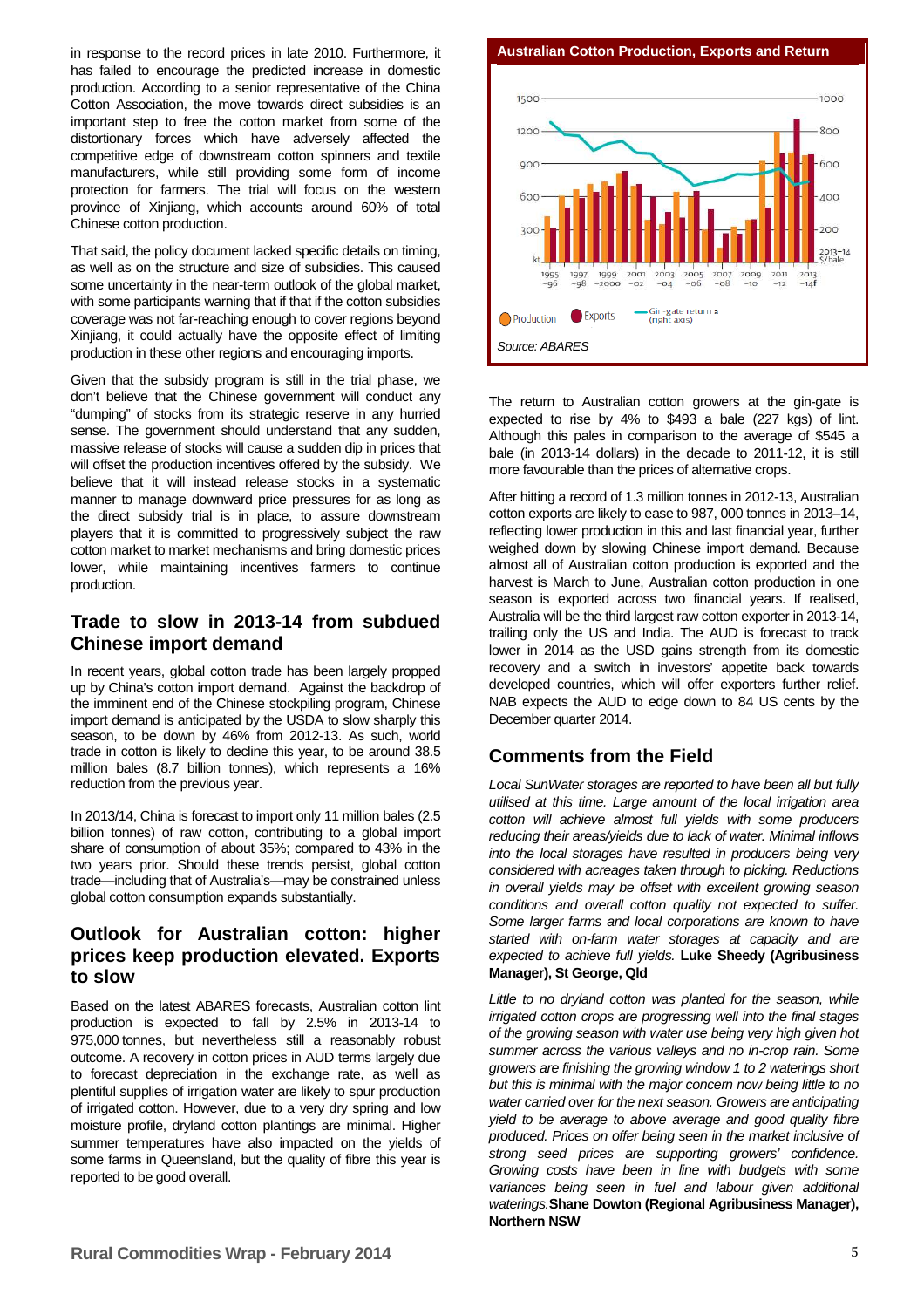At this stage of the season, our irrigated growers are carefully managing water on hand to try and ensure water will be sufficient to complete last watering. In some cases, some area has been reduced as a result of insufficient water on hand. Dryland crop planting area was very low as no rain was received within the planting window. Any dryland crops on hand now are not expected to yield well.**Jason Lipp (Regional Agribusiness Manager), Darling Downs, QLD**

Darling Downs cotton growing area commenced their season with ample supply of irrigation storage and bore water, which saw an irrigated cotton planting acreage similar to previous seasons. Dryland cotton planting acreage was reduced substantially, given the lack of planting rainfall and higher competing grain prices. Growing conditions have been far from ideal, however higher summer temperatures have benefited plant growth, at the expense of additional irrigation usage and reduced sub-soil moisture levels. Without the assistance of substantial in-crop rainfalls to replenish irrigation water and assist optimum dryland growing period, yields are expected to be reduced by 25% to 30%. This will be offset somewhat by the lower AUD which is assisting to maintain cotton values around \$500 per bale.**Gavin Pontin (Senior Agribusiness Manager), Dalby, QLD**

This season's cotton crop in the Riverina got off to a much slower start due to very mild temperatures; however replantings were similar to the previous year. In fact until the 16th December, the cotton plants almost looked stunted until we finally saw temperatures around the 40 degree mark. Since then we have had a much hotter and drier conditions which helped the cotton plants thrive. Water usage is on par with the last two seasons, however the temporary water market has been consistently at around \$80-\$90 per meg compared with \$30-\$40 per meg last year, although there was a small spike in the market last year around January at \$100 per meg.

All crops at this stage have been cut out and will require at least 2 further waterings prior to defoliation. Rains of 1-2 inches over the weekend will help here. Like last year, growers are confident of increased yields this season (10 plus bales per hectare or 4 per acre), due to the hotter growing season at the back end. Prices had been quite low at planting time, but have started to increase since Christmas (\$500 plus per bale) since the Northern growers have had water allocations cut. Growers are optimistic that prices may even hit \$520 per bale, for that production not locked in. Many are looking for opportunities to forward sell for future years as cotton prices spike.

The Whitton Cotton Gin has now been operating for two seasons and has managed to process approx 160,000 bales each year. However the timeframe for 2013 was 4 months processing wise as opposed to nearly 8 months in 2012. As a result of the higher temporary water prices (nearly double last year), the amount of cotton being grown is expected to double as growers try and get the best return per meg of water. High ginning costs at the Whitton Gin (\$85 per bale compared with \$65 / bale of other gins), has also created competition for ginning with a new Gin to be built at Hay by Auscott and another proposed Gin currently seeking funding to be near Carrathool.**James Shelton (Agribusiness Manager), Griffith, NSW**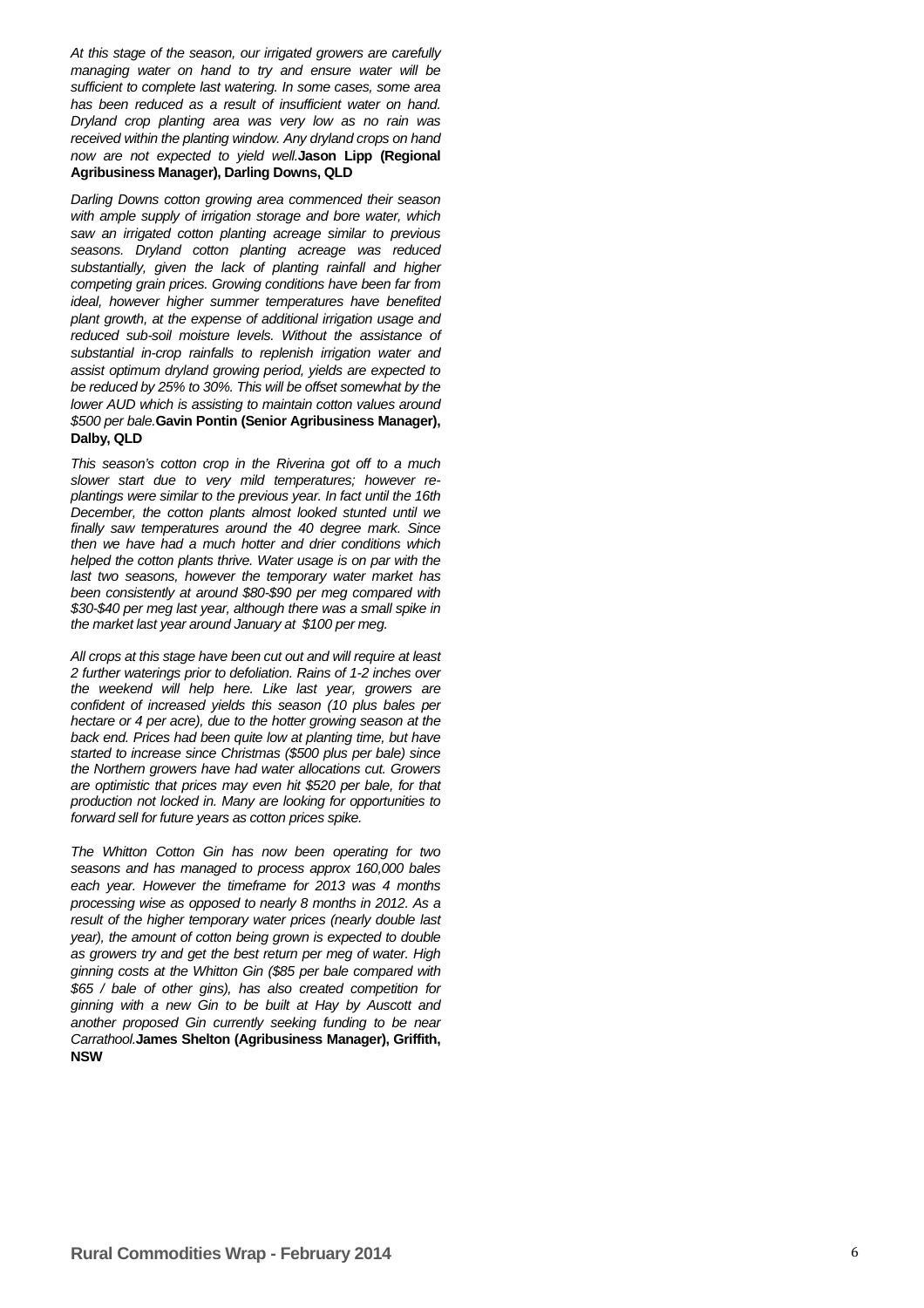# **Key Commodity Prices**

**Cattle prices continued to be weighed down by drought conditions in northern NSW and Queensland** 



In the first month of 2014, there had been very little change in the factors that affected cattle prices before the trading hiatus towards the end of last year. Major cattle rearing regions of Queensland and northern NSW have yet to experience any respite from the relentless grip of dry conditions, after missing out on the heavy monsoon rainfalls which drenched the northern most regions of the continent. This has resulted in sustained, near-record slaughter rates which translated into strong throughputs. More recently in the second week of February, slaughter rates reached unchartered territory in eastern states as seasonal conditions deteriorated. However, prices demonstrated some signs of picking up. According to the Meat and Livestock Association (MLA), Australian beef and veal exports during January reached 64,642 tonnes swt – easily the highest January volume on record, when the previous January records were closer to 55,000 tonnes swt in 2013 and 2007. January is typically the slowest month of the year but this year has proven to be an anomaly, underpinned by strong Chinese and Korean demand ahead of an early Lunar New Year celebration. In the near-term, there is not likely to be any significant upside price impetus, with prices likely to hover around the 300 AUc/kg mark, as throughput has yet to show any signs of moderation.

#### **January lamb exports benefited strongly from the Chinese New Year factor as well**



Contrary to the trend of cattle prices in January, heavy lamb prices fared better to rise by 6% in the month, but still well below the 2013 peak of 518 AUc/kg achieved in July. Similar to the trends in beef exports, lamb exports kicked off the year on a high, with shipments in January reaching 16,828 tonnes swt, 11% higher than the same period last year to be the largest January volume on record. Again, the early celebration of Lunar New Year could have been a factor, with exports to China up by 5% yo-y in the month and Hong Kong almost doubling its intake of Australian lamb over the same period. Meanwhile, shipments to the US and Middle East also held up remarkably well. While both countries only recorded a 2% rise in January relative to a year ago, their Australian lamb intake volumes represent increases of 46% and 70% above the countries' five-year averages respectively. Encouragingly, there are now signs that demand conditions in Europe are improving.Looking ahead, reduced breeding stock from sustained high turnoff rates will lead to fewer lambs available for slaughter in the second half of 2013-14, which suggests lower export volumes.

#### **Subsidised Indian sugar exports will bear further downward pressures on global prices**



Sugar is still deeply entrenched in a bear market as global production is expected to outstrip consumption for the fourth consecutive year, culminating in the largest global ending stocks on record at an estimated 43.4 million tonnes in the season ending September. Contributing partly to the 6% decline in the monthly average price of sugar had been the news that the Indian government was considering offering subsidies to sugar exporters amid a domestic glut. These were eventually approved early this week. According to Reuters, the Indian government will provide 3,333 rupees (\$54) a metric tonne for exports in February and March and will review the amount in April. It is estimated the Indian government will subsidise as much as 4 million tonnes of sugar in the next two years, which constitutes further downward pressures on prices in an already sluggish market and distorts global trade patterns. Sugar prices reversed their downward trend in early February upon the news of a severe heat-wave and drought affecting key growing areas in the Southeast of Brazil which will affect crop outcomes; however this effect has proven to be short-lived.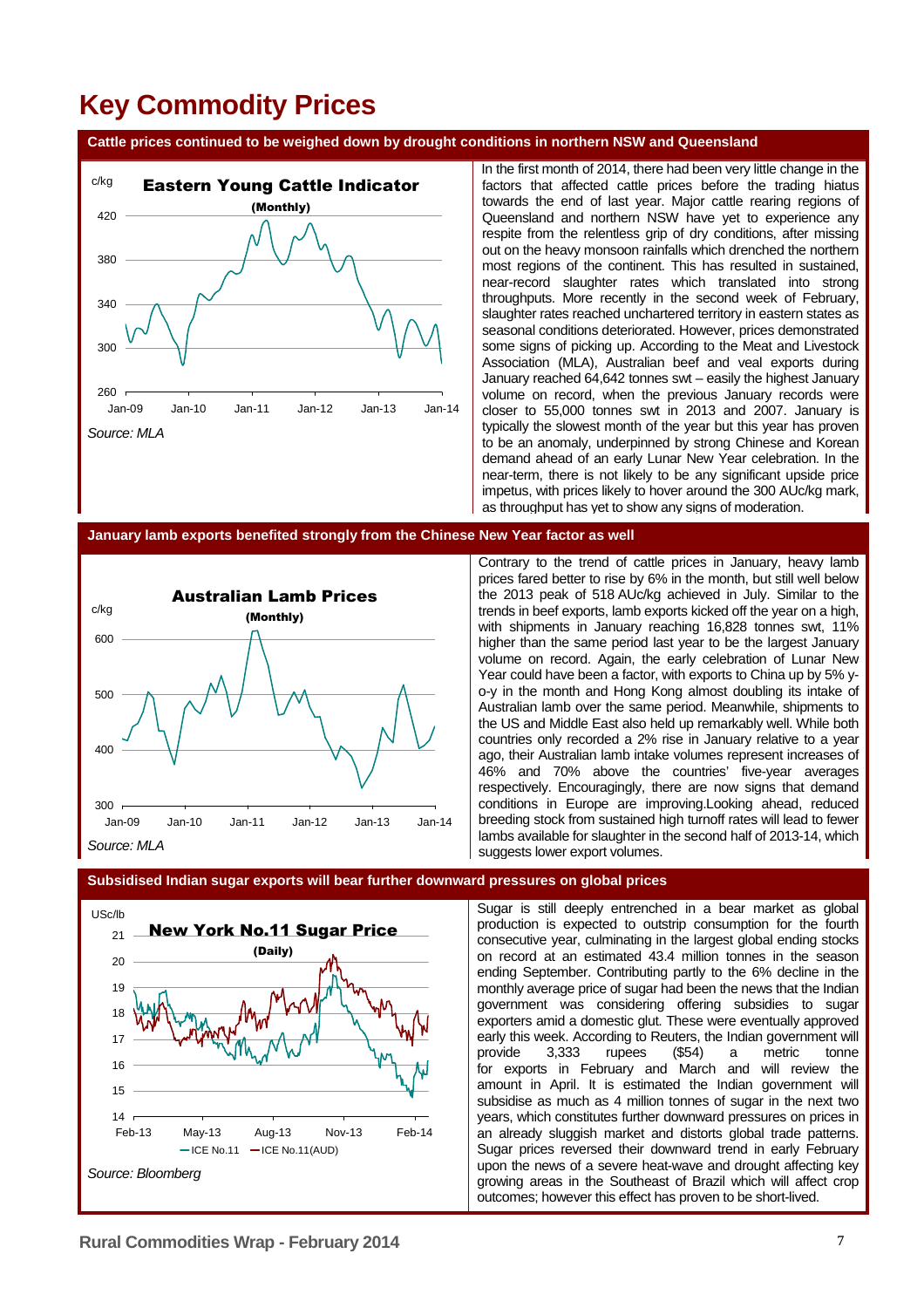#### **Wool prices stronger on renewed interests from European buyers**



In January, wool prices were generally resilient, rising by 1% in monthly-average terms. This is largely driven by reduced offerings at auctions in the second half of the month, with the last auction week shortened to only two trading days due to the Australia Day public holiday and Lunar New Year holiday overseas. Combined with a reinvigorated purchasing activity by major European buyers, especially the Italians, increased competition at the auctions helped to keep prices buoyant. Effects of the continuous drought on the quality and composition of wool produced have also become apparent, with a significant reduction in the available types broader than 20 micron and a large increase in wools finer than 19 micron. Despite that, high quality top-making and spinners' styles Superfine Merino wool have managed to widen their price premiums to average styles, assisted by competition by top makers from China and Europe looking to ensure quality, as well as some orders stemming from India. More recently, a large offering and an appreciation in the AUD in the first auction week of February was greeted with a lukewarm response by buyers, while the large available volumes of finer than 20 micron wools in the coming weeks are also likely to exert some downward price pressures on prices.

#### **World dairy commodity prices show no signs of slowing down on robust Chinese demand**



Global dairy prices showed no signs of letting up in January, and after trading at historically elevated levels since March last year, it represents a period of unsurpassed duration of sustained high prices. Strong demand for dairy exports, especially in the form of baby formula by China due to the lack of domestic production, is main factor which is keeping prices high. China's purchasing pattern has also been influenced by the free trade agreement signed with New Zealand, which allows a portion of imports to enter the Chinese market at a lower tariff rate. The quota for the lower-tariff imports typically gets exhausted at the beginning of the year which is associated with seasonally high volumes in the first quarter of each year. Meanwhile, global milk production has yet to be able to catch up with demand, despite strong milk flows stemming from NZ. Milk production in Australia and California has been constrained by extreme dry and hot weather, with drought conditions in the latter unlikely to be broken this winter in the US. In Australia, 2013-14 marketing year-to-date production by December tracked around 3% below that of 2012-13, but there is a possibility of further narrowing of the gap in the coming months as more normal weather conditions return.

#### **Domestic wheat basis propped by Northern drought-induced demand despite a slump in global prices**



Australian wheat basis has held up remarkably well in January and first half of February, despite the recent bumper crop outcome from the 2013-14 harvest season and as global wheat prices slumped to their lowest point in three and a half years at the end of January on the back of record global production. The latest crop report by ABARES showed that Australian 2013-14 wheat production rose by 20% 2012-13 to 27 million tonnes, while barley production rose to 9.5 million tonnes (28%). A dire feed grains shortage in the northern part of Australia as droughtembattled cattle farmers are forced to send their herds to feedlots before slaughter have continued to exert considerable pressure on grain prices in the region, and the spread between grain prices in northern, western and southern Australia continues to exceed \$60 a tonne. Together with a low carryover stock from the previous year, strong domestic demand has diverted further available stocks from exports. Meanwhile, global wheat prices has been revived slightly in the beginning of February on stronger than expected global demand and lower a lower inventory level in the US than previous forecast by the USDA.